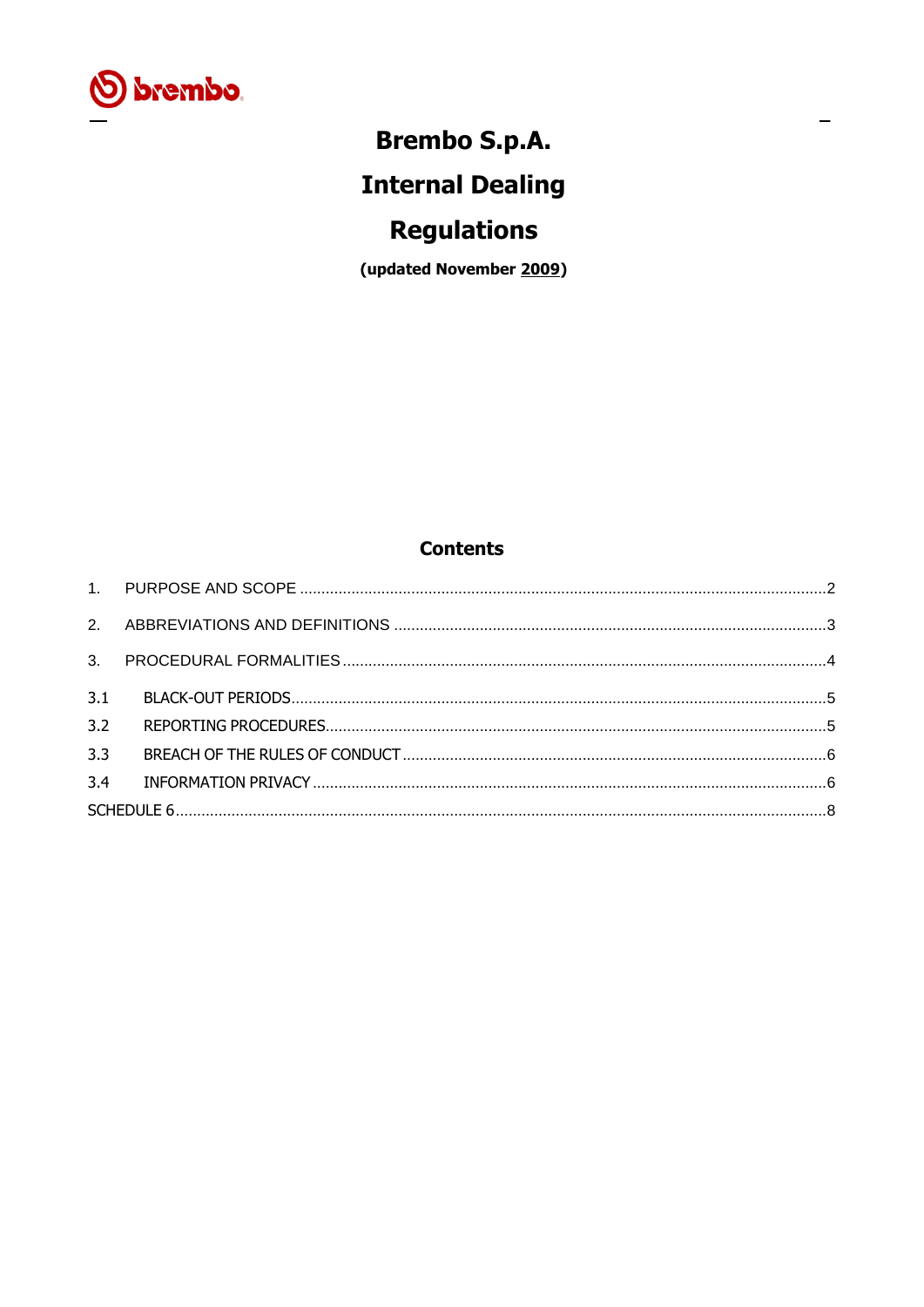

#### **FOREWORD**

This procedure was first approved by Brembo S.p.A.'s Board of Directors on 24 March 2006 and resubmitted to the Board on 12 November 2009, with a view to implementing the rules set forth in CONSOB's Regulations approved on 29 November 2005 and approved with Resolution No. 15232 of 29 November 2005.

As of 1 April 2006, this procedure regulates the conduct of all the Insiders in respect of transactions involving listed financial instruments described below, throughout Brembo S.p.A.'s organisation.

In no event may the provisions set forth in this procedure be departed from, with the result that all of the same must be strictly complied with by all the insiders and by Brembo.

The provisions set forth herein are in line with and complementary to the contents of Brembo's Corporate Governance Manual and Brembo's Code of Ethics.

#### <span id="page-1-0"></span>**1. PURPOSE AND SCOPE**

This procedure applies to Brembo S.p.A., insofar as the latter is an Italian corporation that issues shares traded on the Italian regulated market.

The reporting obligations imposed under Article 114, paragraph 7, of the Consolidated Law, shall apply to all **transactions dealing with the purchase, disposal, subscription or exchange of shares or financial instruments relating to shares amounting on the overall to more than €5,000.**

The amount shall be computed by summing all the transactions involving shares and the financial instruments linked thereto concluded on account of each Insider and those concluded on account of persons closely associated with Insiders.

The deadline for the calculation of the new threshold must be determined as of the date of the last filing, it being understood that the related account shall be brought to zero on the 1 January of each year.

1<sup>st</sup> example: in the event that the value of the transactions at 31 December 2006 amounts to €4,800, no reporting obligation applies;

 $2^{nd}$  example: in the event that the value of the transactions at 30 June 2006 amounts to  $\epsilon$ 5,000, the filing must be made within 5 (five) market days, it being understood that all further transactions amounting on the overall to more than €5,000 as of 31 December 2006, must be subjected to a separate filing.

The aforesaid disclosure obligation does not extend to:

- a) transactions whose total amount is lower than €5,000 at the end of the year; for derivative financial instruments the amount shall be calculated with reference to the underlying shares;
- b) transactions between Insiders and persons closely linked thereto;
- c) transactions effected by the listed issuer itself and any of its subsidiaries.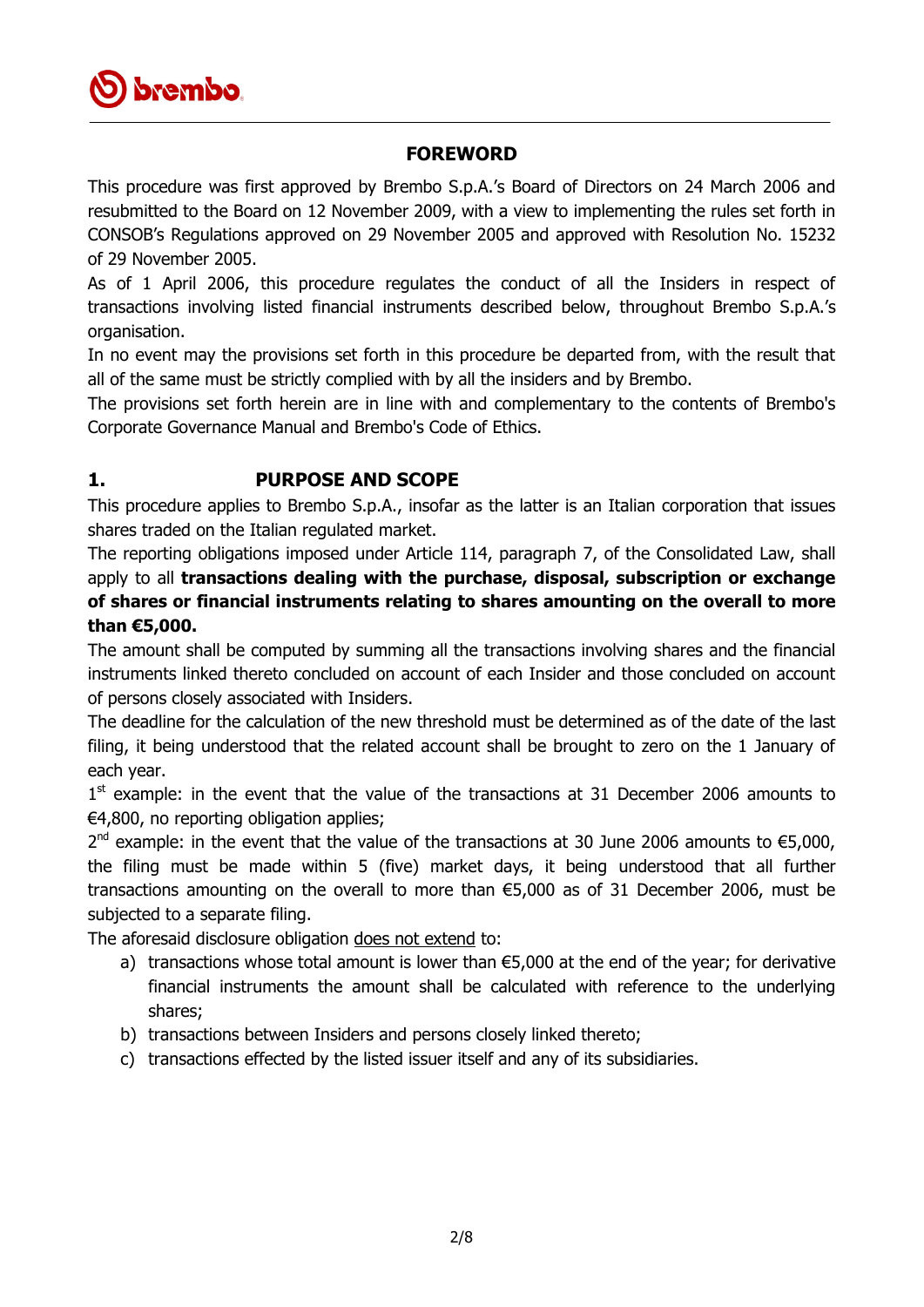

#### <span id="page-2-0"></span>**2. ABBREVIATIONS AND DEFINITIONS**

**CONSOB:** The supervisory authority for the Italian financial products market.

**CONSOB Regulations:** Regulations for the Implementation of Legislative Decree No. 58 of 24 February 1998, on rules for issuers, as further amended.

**Consolidated Financial Law pursuant to Legislative Decree 58 of 24 February 1998 (in short, Consolidated Law):** Consolidated law on financial brokerage.

**Inside information:** Specific information not subjected to public disclosure, directly or indirectly, pertaining to one or more issuers of one or more financial instruments but of such nature that, if it were to be rendered public, it could exert a significant impact on the prices of the financial instruments in question.

**Transactions:** transactions dealing with the purchase, disposal, subscription or exchange of shares or financial instruments relating to shares.

**Financial instruments relating to shares:** as defined in Article 152-sexies of CONSOB regulation, these include:

- a) financial instruments that permit the subscription, acquisition or disposal of shares;
- b) debt financial instruments convertible into shares or exchangeable for shares;
- c) derivative financial instruments based on shares included in Article 1, paragraph 3 of the Consolidated Law;
- d) other financial instruments, equivalent to shares, representing such shares;
- e) listed shares issued by subsidiaries of the listed issuer and financial instruments referred to in subparagraphs from a) to d) linked thereto;
- f) unlisted shares issued by subsidiaries of the listed issuer when the book value of the holding in the subsidiary represents more than fifty per cent of the listed issuer's assets as shown by the latest approved financial statements and financial instruments referred to in subparagraphs from a) to d) linked thereto.

**Insiders:** as per Article 152-*sexies* of the CONSOB Rules, Insiders include:

- a) members of the governing and control bodies for the listed issuers;
- b) the general managers of the listed issuer and the managers who have regular access to inside information and are authorised to take management decisions that can influence the development and prospects of the said listed issuer;
- c) the members of the Board of Directors and the control body, the general managers and the managers who have regular access to inside information and are authorised to take management decisions in a company directly or indirectly controlled by a listed issuer that can influence the development and prospects of such company, if the book value of the holding in the subsidiary represents more than fifty per cent of the listed issuer's assets as shown by the latest approved financial statements;
- d) any and all persons who hold a stake, as per Article 118, equal to at least 10 per cent of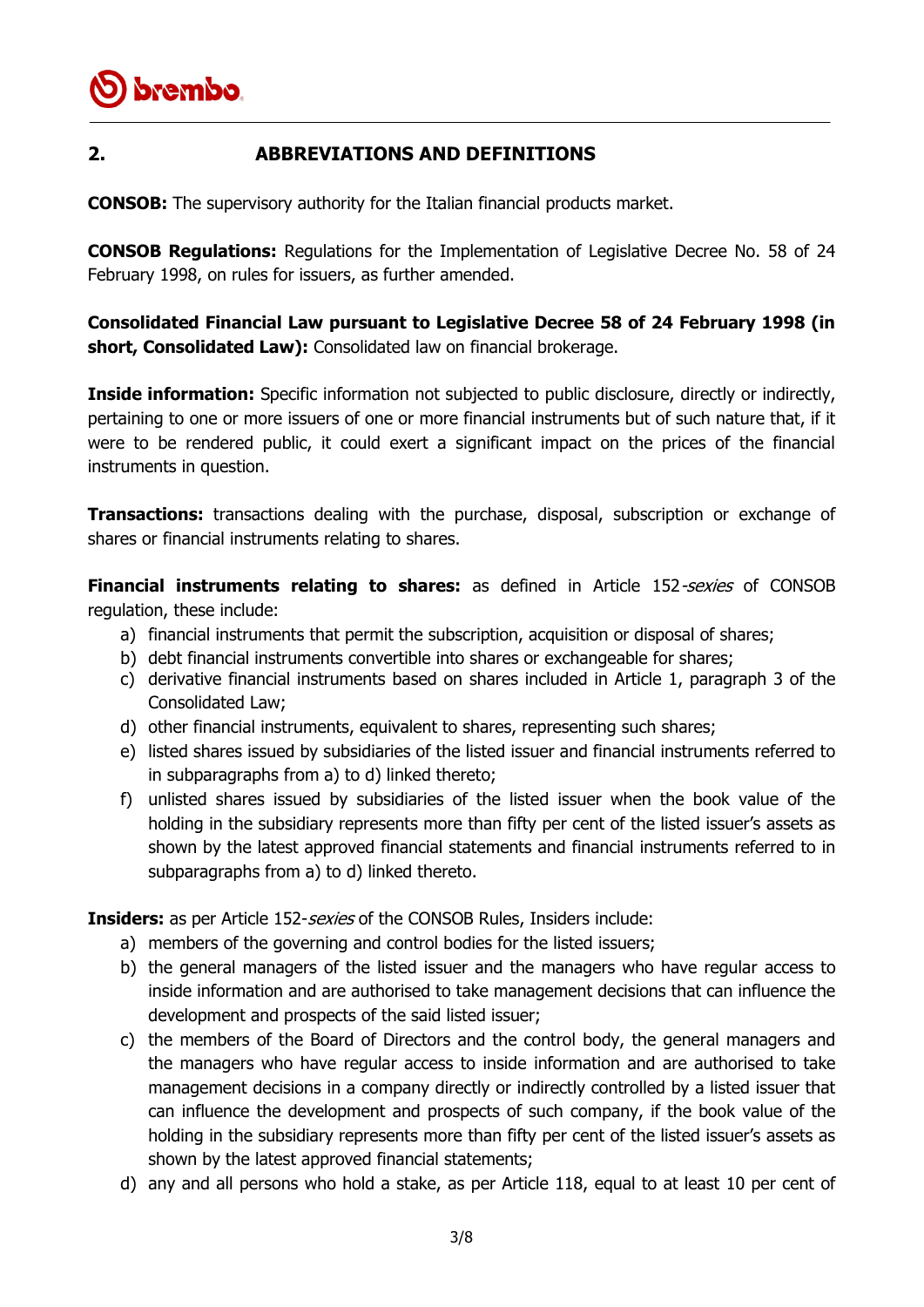

the share capital of the listed issuer, represented by voting shares, as well as any other person who controls the listed issuer.

**Persons closely linked to insiders:** as per Article 152-sexies of the CONSOB Rules, they include:

- a) Insiders' spouses, unless legally separated, children, including those of the spouse, and, if they have cohabited for at least one year, parents and persons related by consanguinity or affinity;
- b) legal persons, partnerships and trusts in which an Insider or one of the persons referred to in subparagraph a) is solely or jointly responsible for the management;
- c) legal persons controlled directly or indirectly by an Insider or one of the persons referred to in subparagraph a);
- d) partnerships whose economic interests are substantially equivalent to those of an Insider or of one of the persons referred to in subparagraph a);
- e) trusts set up in favour of a relevant person or one of the persons referred to in subparagraph a).

**Person in Charge:** Person in Charge of receiving, managing and public disclosing the information contemplated in Title VII (persons with access to inside information) of the CONSOB Rules. The aforesaid Person in Charge within Brembo is the Investor Relation Manager or, in the event of absence or unfitness thereof, the Legal and Corporate Affairs Manager and the Business Development Manager. The Person in Charge is entrusted with drawing up and updating the list of insiders as well as collecting any and all information that may be necessary and/or useful for the proper implementation of this Internal Dealing Procedure, further taking care to inform any and all person concerned of their intrusion in the above-mentioned list.

#### <span id="page-3-0"></span>**3. PROCEDURAL FORMALITIES**

- 1. The insiders falling within the scope of subparagraphs **a), b) and c)** shall notify both CONSOB and Brembo of any and all transactions involving shares and/or financial instruments related thereto that they themselves and persons closely linked thereto may have effected in respect of amounting on the overall to more than €5,000, such notification being view **within no more than 5 market days** following the completion of the transaction in question. Brembo shall publish any and all information it may receive in such regard, in strict compliance with the procedures established in Chapter I, Title II of the CONSOB Rules, and in any event, **no later than the end of the market day following the market day on which the said information was received, carbon copying the same to the authorised data storage facility**.
- 2. The insiders falling within the scope of paragraph **d)** shall be bound to disclose both to the CONSOB and the public, the information specified in paragraph 1, **no later than the 15th day of the moth following the month in which the transaction was effected**. The aforesaid public disclosure to be made by the insiders specified above may be made in their behalf by Brembo, subject to appropriate agreement, provided however that the insiders in question provide Brembo with the information specified in paragraph 1 by the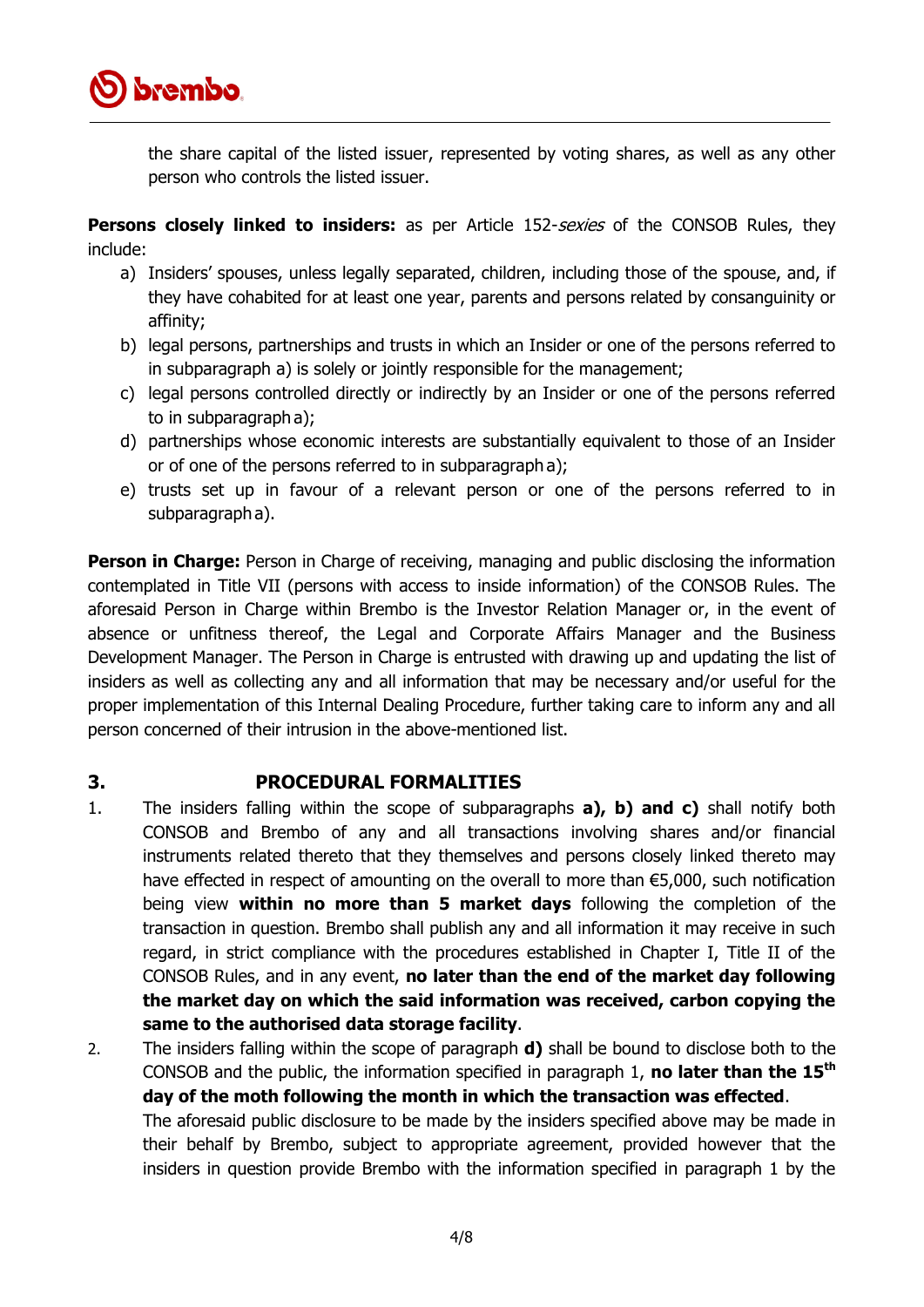

deadlines indicated in this paragraph. In such case, Brembo shall publish the information by the end of the market day following the date on which the information was received.

The CONSOB filing may be made by Brembo on behalf of all the insiders concerned, subject to appropriate agreements, provided that the related information is forwarded to the Person in Charge **immediately upon completion of the transaction and, in any event, no later that the following day**.

All insiders are required to inform any and all persons closely linked thereto of the reporting obligations that the said persons must comply with, pursuant to this procedure.

### <span id="page-4-0"></span>**3.1 BLACK-OUT PERIODS**

All insiders must refrain from effecting the aforesaid transactions for a period of **15 days** immediately preceding the Brembo S.p.A. Board of Directors's meeting, called for the approval of interim or annual financial statements, such period being deemed inclusive of the date of the meeting.

#### <span id="page-4-1"></span>**3.2 REPORTING PROCEDURES**

Any and all filings must be made using the form set forth in schedule 6 to the CONSOB Rules for Issuers.

Any and all notices from insiders to the Person in Charge may be forwarded as follows:

- $\bullet$  Fax:  $+39.0356052518$
- e-mail to: matteo\_tiraboschi@brembo.it or laura\_panseri@brembo.it.

Any and all notices from insiders to the CONSOB may be forwarded as follows:

- Fax: +39.06.84 77 757
- e-mail to: internaldealing@consob.it  $\bullet$

| <b>INSIDERS</b>  | <b>DISCLOSURES to be made directly</b><br>by INSIDERS |                          |                          |  |
|------------------|-------------------------------------------------------|--------------------------|--------------------------|--|
|                  | <b>TO BREMBO</b>                                      | <b>TO CONSOB</b>         | <b>TO THE PUBLIC</b>     |  |
|                  | Within 5 market days                                  | Within 5 market days     | Brembo shall publish     |  |
| Categories       | following the date on                                 | following the date on    | the information by the   |  |
| $a)$ , b) and c) | which the reporting                                   | which the reporting      | market day following     |  |
|                  | obligation arises                                     | obligation arises        | the market day on        |  |
|                  |                                                       |                          | which it was received.   |  |
|                  |                                                       | By the end of the $15th$ | By the end of the $15th$ |  |
| Category d)      |                                                       | of the month<br>dav      | day of the month         |  |
|                  |                                                       | following the month in   | following the month in   |  |
|                  |                                                       | which the transaction    | which the transaction    |  |
|                  |                                                       | was concluded            | was concluded            |  |

Briefly put: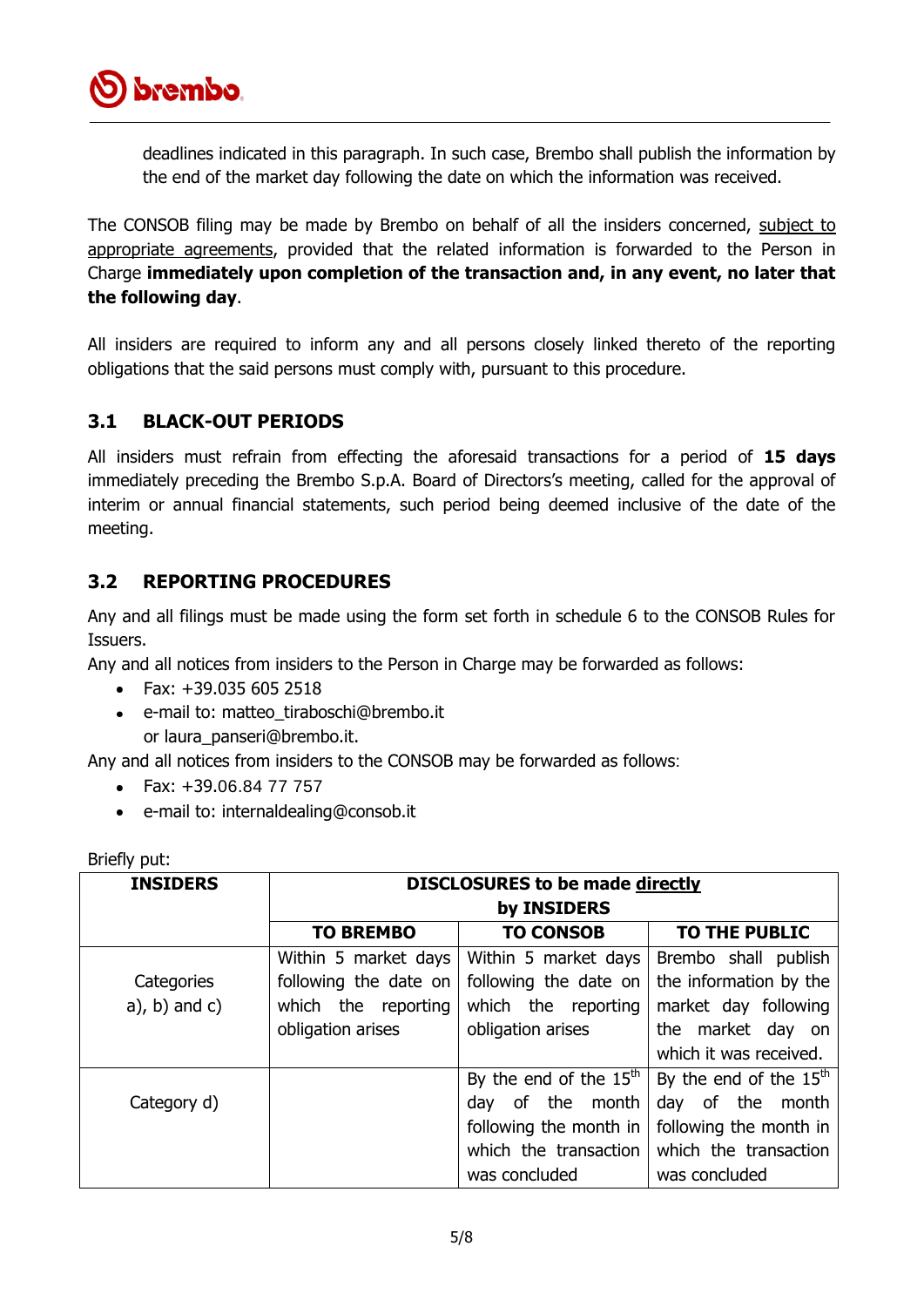| <b>INSIDERS</b>                | DISCLOSURES to be made by BREMBO<br><b>ON BEHALF OF INSIDERS</b>                                                                                              |                                                                                                                                                                                                                                                                        |  |  |
|--------------------------------|---------------------------------------------------------------------------------------------------------------------------------------------------------------|------------------------------------------------------------------------------------------------------------------------------------------------------------------------------------------------------------------------------------------------------------------------|--|--|
|                                | <b>TO CONSOB</b>                                                                                                                                              | <b>TO THE PUBLIC</b>                                                                                                                                                                                                                                                   |  |  |
| Categories<br>$a)$ , b) and c) | deadline<br>indicated,<br>By<br>the<br>provided that the Insiders<br>forward the relevant information                                                         | By<br>the end of the market<br>day<br>following the market day on which the<br>information was received                                                                                                                                                                |  |  |
| Category d)                    | the<br>Charge<br>Person<br>in<br>to<br>immediately upon conclusion of<br>the transaction and, in any<br>the<br>by the<br>end<br>of<br>event,<br>following day | By the end of the market day<br>following the market day on which the<br>information was received, SUBJECT<br>APPROPRIATE<br>AGREEMENT,<br>TO<br>provided that the insiders provide the<br>relevant information to the Person in<br>Charge by the specified deadlines. |  |  |

| <b>REPORTING</b><br><b>PROCEDURES</b>                                          | <b>TO BREMBO</b>                                                                                                 | <b>TO CONSOB</b>                                                                                                                                                                                                             | TO THE<br><b>PUBLIC</b>                                                                                  |
|--------------------------------------------------------------------------------|------------------------------------------------------------------------------------------------------------------|------------------------------------------------------------------------------------------------------------------------------------------------------------------------------------------------------------------------------|----------------------------------------------------------------------------------------------------------|
| Insiders falling<br>within the scope of<br>paragraphs a), b),<br>$c)$ and $d)$ | • Fax: $+39.0356052518$<br>$\bullet$ e-mail<br>to:<br>matteo tiraboschi@brembo.it<br>or laura_panseri@brembo.it. | Use the form set forth in schedule 6 to the CONSOB Rules<br>• Fax: $+39.06.84$ 77 757<br>$\bullet$ e-mail<br>to:<br>internaldealing@consob<br>.it<br>• procedures established<br>under Borsa Italiana's<br>rules for issuers | procedures<br>$\bullet$<br>established<br>Borsa<br>under<br>Italiana's<br>for<br>rules<br><b>issuers</b> |

### <span id="page-5-0"></span>**3.3 BREACH OF THE RULES OF CONDUCT**

Non compliance with the obligations and prohibitions imposed under this Internal Dealing Procedure shall entail the disciplinary consequences contemplated under the applicable regulation.

#### <span id="page-5-1"></span>3.4 INFORMATION PRIVACY

In the event where no objections or divergent instructions are received from the Insiders within 10 days following the receipt of this Procedure, Brembo S.p.A. shall be deemed authorised to store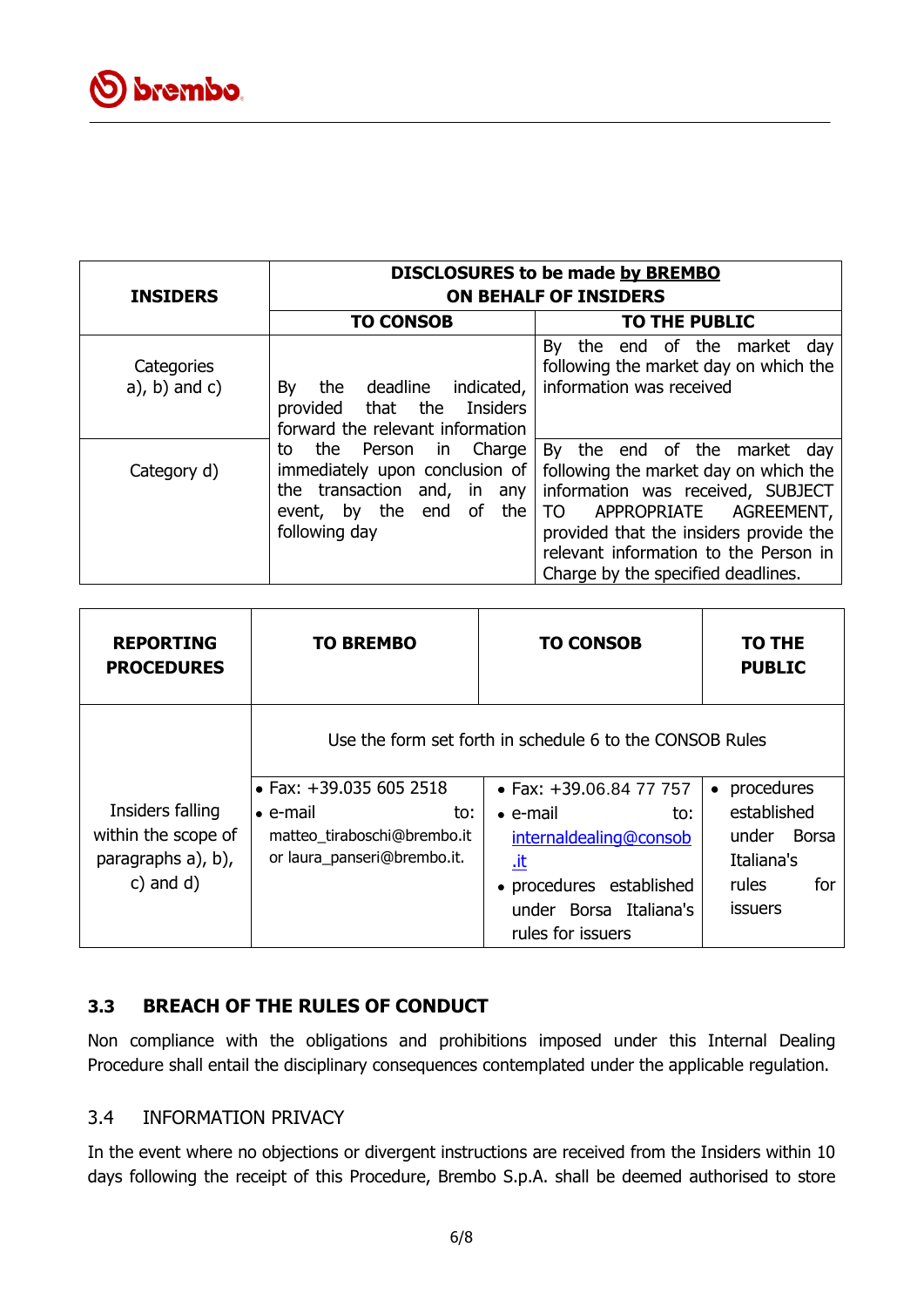

any and all information received from the Insiders in question, in a specific and confidential archives in paper and/or computerized media, for the purpose of ensuring compliance with the regulatory provisions promulgated by CONSOB and Borsa Italiana.